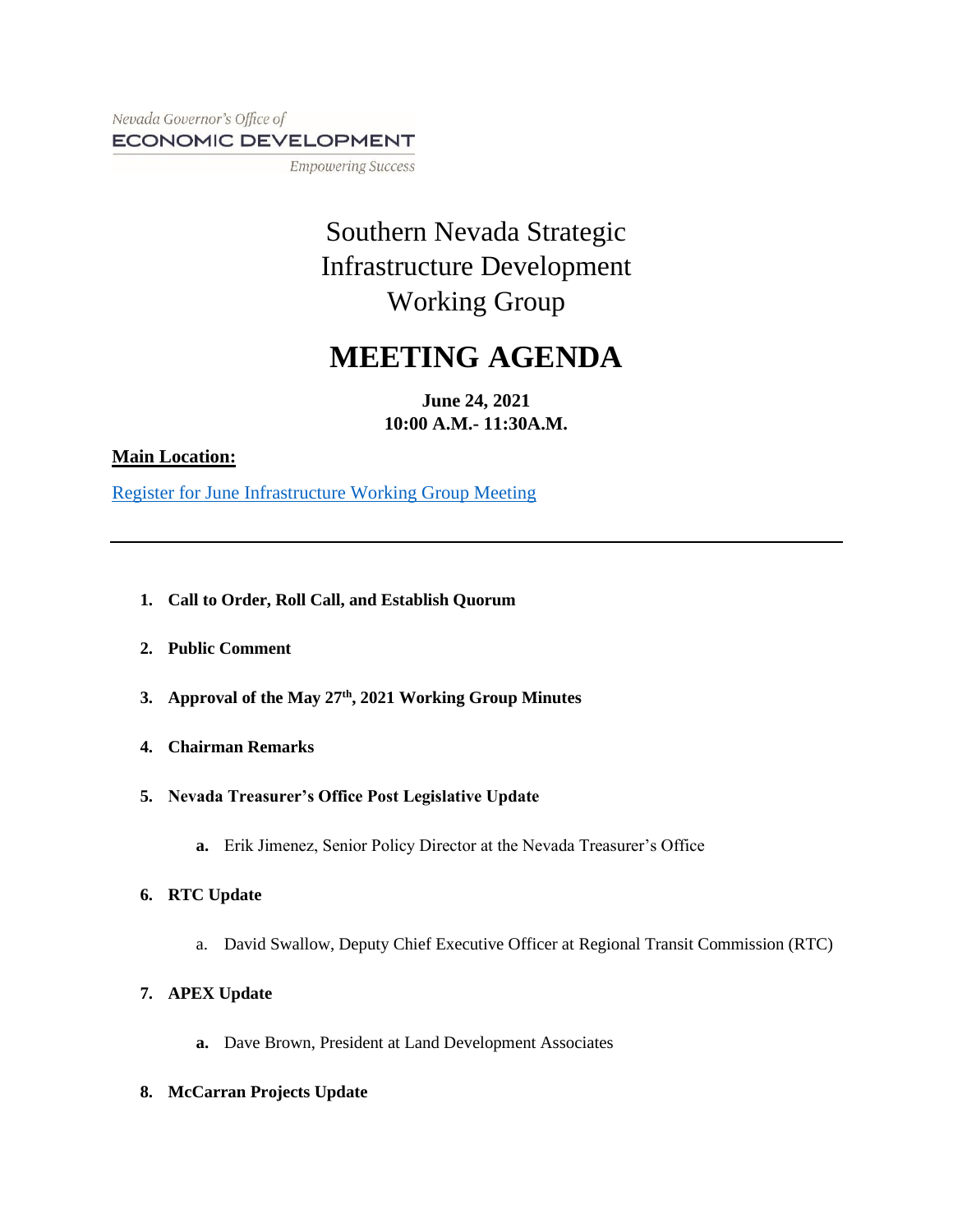a. James Chrisley, Deputy Director of Aviation at McCarran International Airport

# 9. **RCG Economics Working Group and Interview Summary Update**

a. John Restrepo, Principal at RCG Economics

# **10. Working Group Member Comments**

# **11. Introduction of Agenda Items Scheduled for July Meeting**

#### **12. Public Comment**

#### **13. Adjournment**